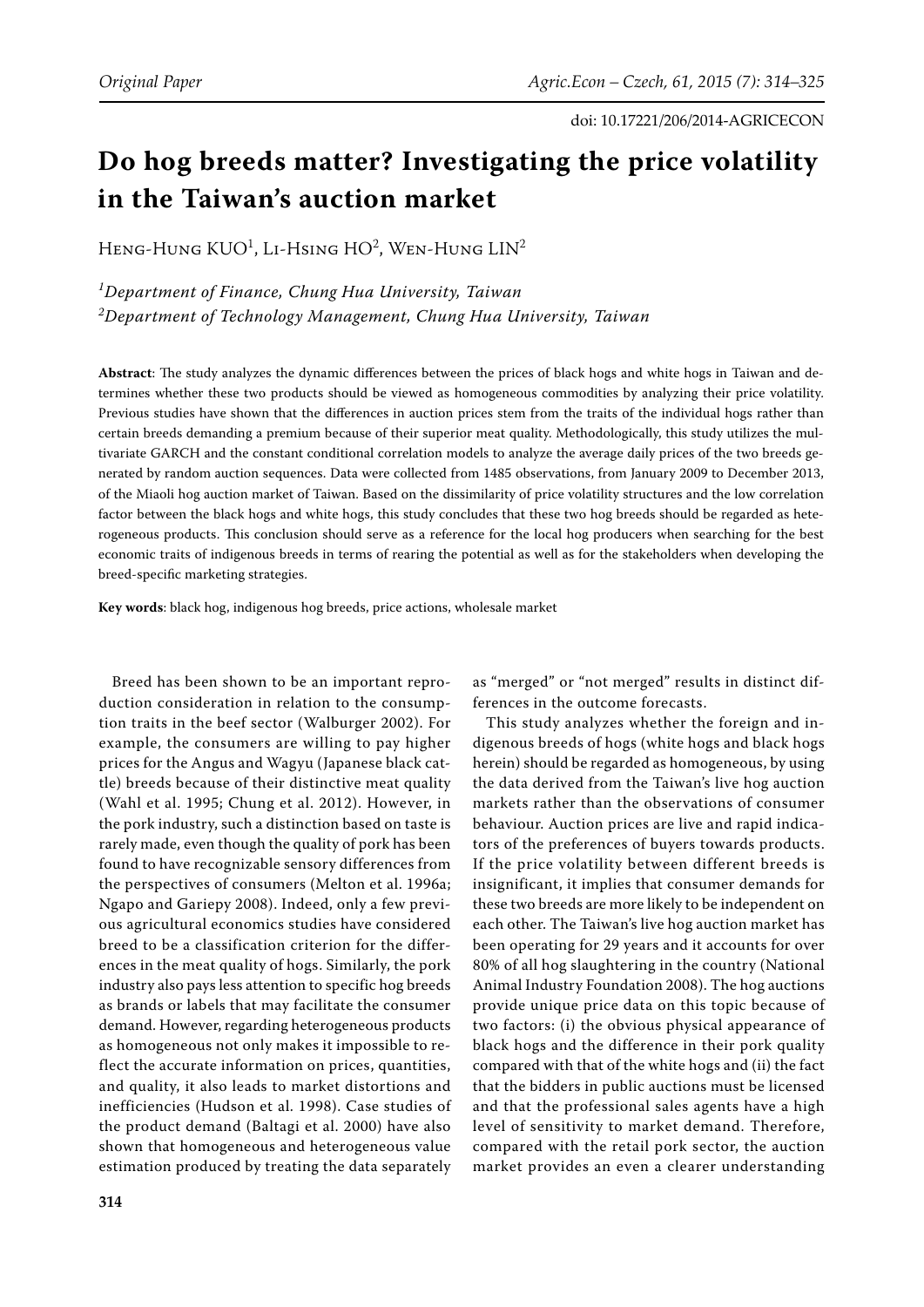of the price differences of the black hogs and white hogs and the relationship between their different price volatilities. This feature can in turn be used to clarify the positional relationship between the black hogs and white hogs, the commodities that share a high degree of similarity but are not identical. Consequently, the objective of this study was to determine the potential value of diversity of the hog breeds from the perspective of consumers rather than that of livestock science.

Taiwan provides a valuable context for the empirical study of differentiation between hog breeds. In Taiwan, the terms "black hog" and "white hog" do not merely refer to hogs with a differently coloured skin, but to the completely different breeds. The indigenous black hog specifically refers to a breed that possesses the characteristics of the Taoyuan hog (or Meishan hog) strain. From the perspective of the livestock science, the black hog belongs to a breed and strain that is completely different to that of the white hog. Apart from its easily distinguishable appearance (i.e., black skin, largely pendulous ears, and noticeably wrinkled face), the black hog is significantly different to the white hog in terms of its functions such as breeding, growth, and rearing (Yen 1998). Moreover, the meat traits of black hogs, such as the lipid composition and dorsal adipose tissues, are also distinguishable scientifically because of their genotype (Gandemer et al. 1992). On the contrary, the ordinary pork is generally produced from the white hogs, which are bred and reared from the foreign strains such as the Duroc, Landrace, and Yorkshire as a three-way cross. The advantages of the ordinary pork include its conformation and carcass traits such as the average backfat thickness, the lean percentage, and the growth performance (Yen et al. 2001; Latorre et al. 2008). Nevertheless, the demand for the black hog pork from Taiwanese consumers has long been stable and the supply of the black hog pork has thus not been eliminated from the market.

Despite these clear differences, most previous agricultural economics studies of this topic have considered hogs to be homogeneous products, with almost no independent analyses of the different breeds. Data availability is one crucial reason for the lack of studies of the meat homogeneity related to specific breeds. For example, the official statistical data published by the Taiwan's Executive Yuan Council of Agriculture does not have independent columns for the prices and quantities of black hogs, making it almost impossible to obtain aggregate data on this breed. Given

the foregoing limitation, this study examines the changes in the price and price volatility of black hogs and white hogs in real auction markets instead of in an experimental setting.

The transmission of the price volatility among different markets is also known as the volatility spillover effect, which typically occurs in markets with highly horizontal or vertical relationships. The previous studies have demonstrated that the incentive of arbitrage brings about a transmission of the price volatility in the price of beef in different auction markets (Natcher and Weaver 1999). Conversely, if the commodities exhibit distinct quality attributes or have a comparatively small scope for substitution, the transmission of the price volatility between commodities can be anticipated to have distinct restraints. Mintert et al. (1990), for instance, examine the factors governing the cattle price differences and show that during a single day's auctions, physical features, particularly the carcass-dressing percentage, the state of health, and weight, are the main factors responsible for the price differences.

The use of various types of the multivariate GARCH models in financial and banking markets is common for assessing the price volatility between markets. The multivariate GARCH models continue to be employed extensively in the empirical research (Li and Majerowska 2008), and they have been used in the empirical studies of general commodities because of the abundance of the available data on the transmission of prices and price volatility (see Worthington et al. 2005). Although the traditional analyses of agriculturerelated commodity markets still predominantly use the extensions of the univariate GARCH model (Holt and Aradhyula 1990; Buguk et al. 2003; Oglend and Sikveland 2008), the applications of the multivariate GARCH models in agricultural analyses have recently risen. For example, Rezitis and Stavropoulos (2011) empirically study the price transmission and volatility in the Greece's wholesale and retail poultry markets. In addition, p the rice volatility and transmission can typically be detected by using the multivariate GARCH models among products with vertical relationships (Serra and Gil 2013) as well as factor relationships (Haigh and Bryant 2001; Apergis and Reztis 2003). Nevertheless, the previous empirical studies that have used the multivariate GARCH models to examine two seemingly homogeneous products are scarce.

In the large-scale, highly specialized hog-producing countries such as the United States, pork prices are mostly shaped by the negotiation between buyers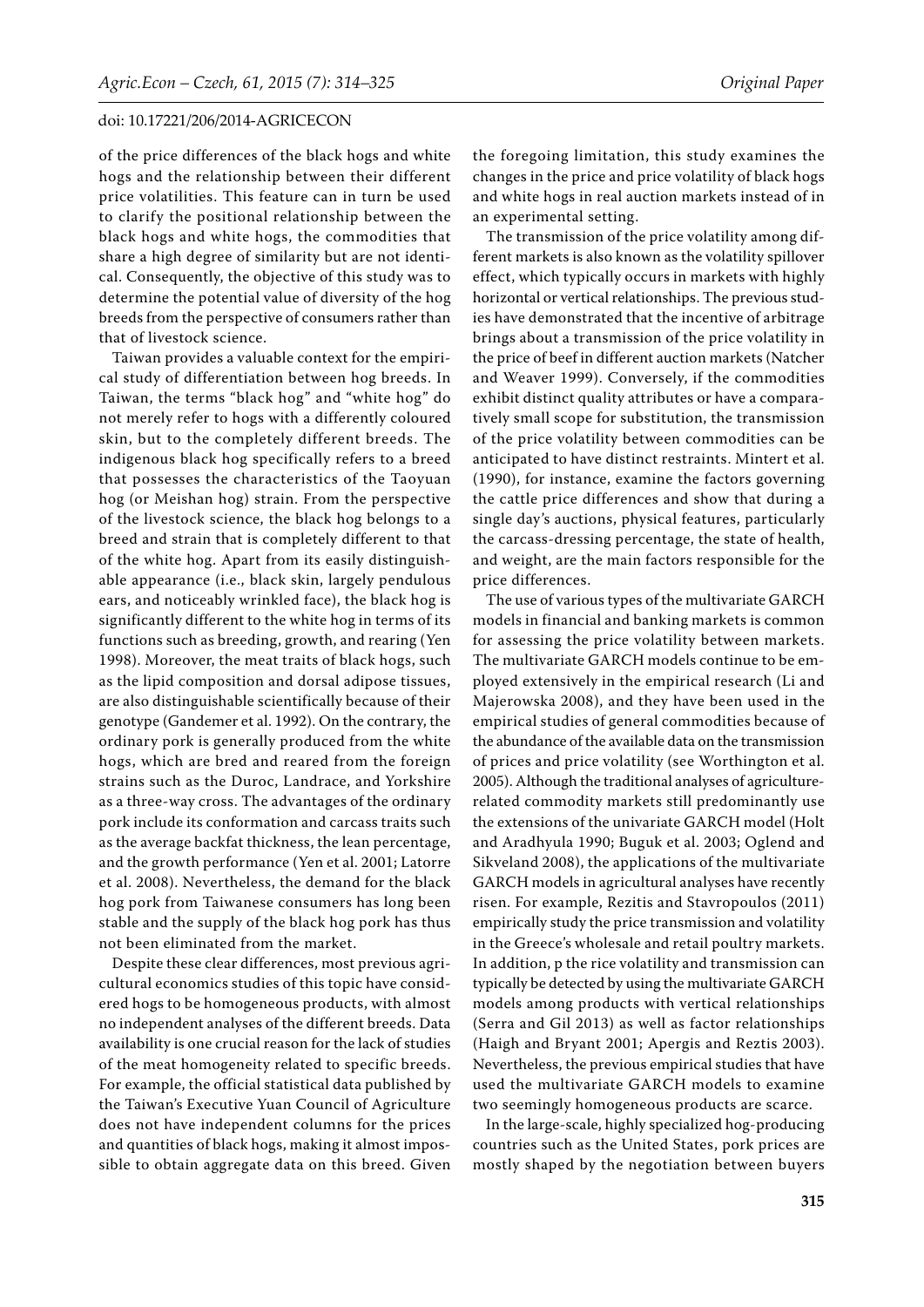and sellers, or else the prices are generated by the contract price terms governing the rearing of the animals, leading to few price differences in live hogs at the auction. Hence, there is a lack of a price analysis based on the primary influencing factors such as the hog breed and the non-physical attributes (e.g., local flavour, vein lines, leanness of the meat). Under a system of common agents with professional experience, Coatney et al. (2012) find that all prices generated by the common agent system auctions, whether in theory or in practice, possess pricing efficiency. Therefore, leveraging the Taiwan's hog auction bidders' understanding of market demand for black hogs and white hogs and evaluating the profit structure of their personal transactions with customers and bidding behaviour is highly likely to demonstrate an efficient and a favourable bidding strategy in terms of their attitude toward the specific differences between these two breeds. This study can thus inspire the local stakeholders about the merits of using the hog breeds with significant meat traits in terms of the product development and market segregation as well as prove the commercial value of preserving the native breed in Taiwan.

## **LITERATURE REVIEW**

The previous research has commonly analyzed the pork attributes by directly observing the consumer choices in the laboratory (Melton et al. 1996b) or surveying the consumer's willingness to pay for specific levels of quality (Sanders et al. 2007). In Taiwan, from a consumer's perspective (Lü 2010b), notable differences between pork from the black hogs and white hogs in terms of the carcass-dressing percentage, quality, and sensory evaluation (succulence, tenderness, and degree of aroma) have been found both in the laboratory (Wu et al. 2007) and in stores (Lü 2010a). The significant palatability of pork related to the black hog gene has also received attention from the European scientists (Touraille et al. 1989), while the traditional oriental medicine and culinary culture has a specific preference for food that is black. Indeed, some Taiwanese consumers believe that the black-coloured food possesses more flavour and nutritional value. Hence, using the differences in the colour of merchandise to emphasize its cultural

appeal for the market segmentation could create an additional value (Aslam 2006).

However, the preference for the food colour is a factor that causes inconsistencies in the consumers' perceptions of food quality. The most commonly cited example is the inconsistency in the consumer perception of white and brown eggs and the belief that the latter are more nutritious.<sup>1</sup> Another example is the colour of salmon, with consumers willing to pay more for salmon with more pink/red colour that comes from pigment added to their feed (Steine et al. 2005). The concepts of food quality are complex: not only are the inconsistencies produced by the objective and specific sensory perceptions, but subjective factors also relate to the consumers' conceptual perceptions (Moskowitz 1995). Although some believe that, scientifically speaking, the colour of food does affect its taste and quality (e.g., the sweetness of mandarin oranges), others state that it merely represents an inconsistency in the consumers' subjective cognition and lacks a substantive effect. In the context of the present study, therefore, the difference between black hogs and white hogs may not only be one of breed; the difference might also relate to the distinctive features represented by the food colour.

### **DATA**

This study takes the daily per-batch average auction price per head of black hogs and white hogs at the Taiwan's Miaoli hog auction market (abbreviated hereafter as "the market") as its sample for analysis, covering the period from January 2009 to December 2013. The number of auction days totals 1485 observations. These values consist of the average daily prices derived from the price data of 27 259 batches of hogs, including 17 321 and 9938 batches of white hogs and black hogs, respectively. This market is representative for the subject under study because it is one of the few public auctions that conduct transactions for both black hogs and white hogs. In addition, it is noteworthy that the number of black hogs traded daily at the market is the largest in Taiwan (Hu 2010) and that the black hog transactions accounted for 37% of all hog transactions during the observation period.

Black hogs are supplied at a fixed proportion, and the daily supply of black hogs is stable; therefore, the

<sup>1</sup> The empirical findings of Chang et al. (2010) also demonstrate that the sales price of brown eggs is higher than that of white eggs.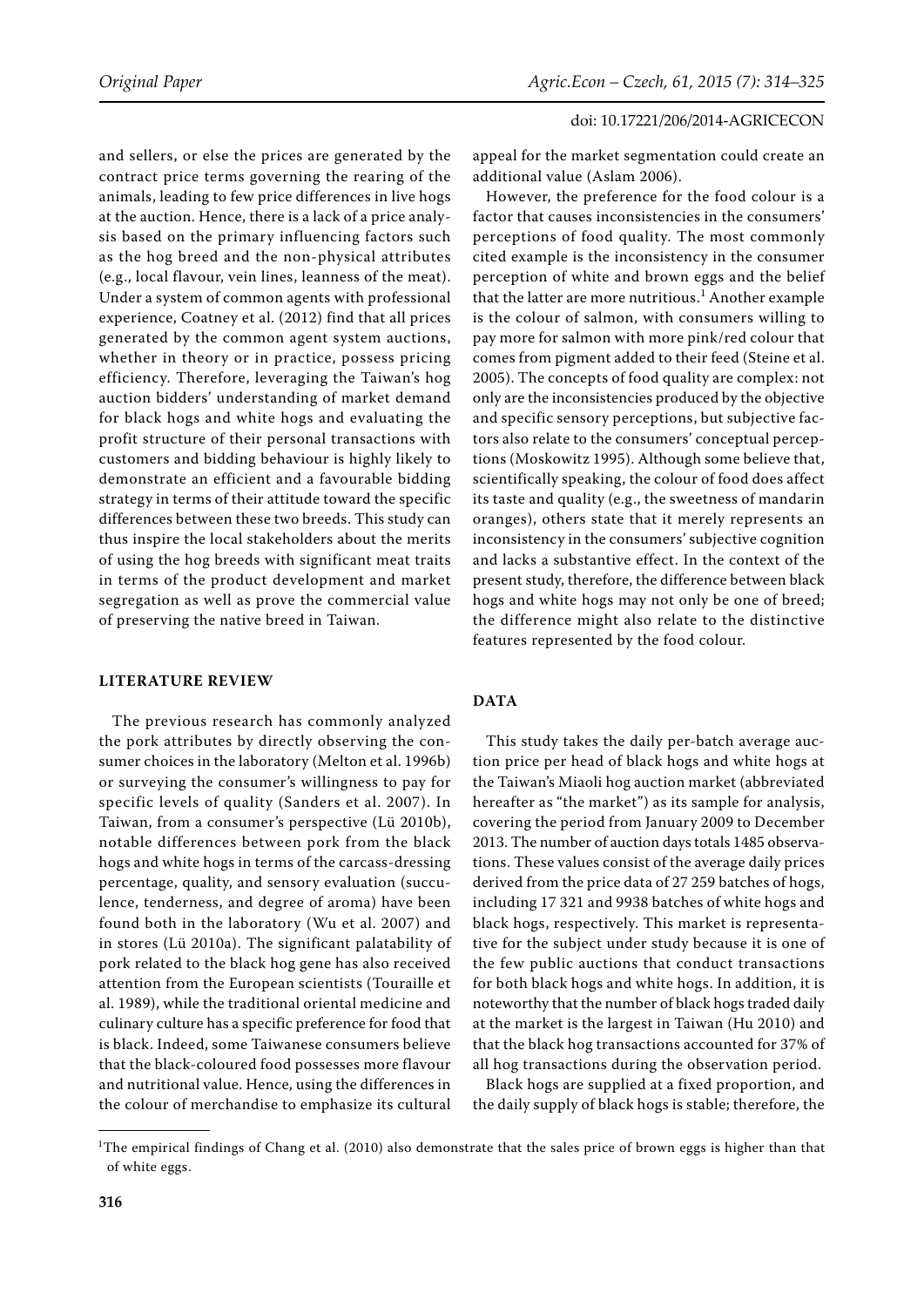integrity of the data can be guaranteed. In addition, any systematical bias that may affect the data has been avoided because of the stochastic process of the auction orders. The sequence of the black hog and white hog auctions is determined through a public lottery in advance in accordance with the Taiwanese regulations on the wholesale market management of agricultural products. Further, the auction of each batch of black hogs and white hogs is conducted

Table 1. Descriptive statistics for black hog and white hog auctions in the Taiwan's Miaoli meat products market (*N* = 1485)

|                             | Black hogs | White hogs |
|-----------------------------|------------|------------|
| Avg. daily price (per head) | 8920       | 8400       |
| Standard deviation          | 736.27     | 641.31     |
| Maximum value               | 10 750     | 10 033     |
| Minimum value               | 6 2 7 5    | 6 0 13     |
| Skewness                    | $-0.120$   | $-0.460$   |
| Kurtosis                    | 2.716      | 3.691      |
| JB test                     | 8.5453     | 81.972     |
| JB test p-value             | $0.0139**$ | $0.000***$ |
| Avg. daily price (per kg)   | 68.09      | 67.39      |
| Standard deviation          | 5.245      | 5.55       |
| Maximum value               | 80.83      | 79.94      |
| Minimum value               | 48.70      | 47.28      |
| Skewness                    | $-0.191$   | $-0.588$   |
| Kurtosis                    | 2.726      | 3.596      |
| JB test                     | 13.698     | 107.597    |
| JB test p-value             | $0.001***$ | $0.000***$ |
| Average weight (kg/head)    | 131.00     | 124.72     |
| Standard deviation          | 3.719      | 3.449      |
| Average no. auctioned (day) | 307        | 485        |
| Standard deviation          | 70         | 106        |

Survey period: January 2009 to December 2013 (all trading days)

The proportion of trading volume represented by black hogs varied between 37% and 42% of the total hog trading volume Calculation results are rounded up to the nearest integer \*\*\**p* < 0.01; \*\**p* < 0.05

Pearson's linear correlation coefficients of the black hog and white hog average price (per head and per kilo) are  $p = 0.3415$  and 0.4136, respectively.

Source: Miaoli Meat Products Market Co.

in an alternating order. Such a random transaction order should reduce the influence of diminishing prices, as generally occurs in a sequential auction (Engelbrecht-Wiggans 1994; Jeitschko 1999). This random ordering assures the data quality and allows the pricing information on black hogs and white hogs to be supplied directly and immediately to the professional sales agents, who can refer to such information when deciding on their next bids, thereby continually and consistently affecting the mutual price volatility transmission of these breeds.

The descriptive statistics for the black hog and white hog auctions are shown in Table 1, illustrating that in the period of observation, the average per-head price for black hogs was about 5% (NT\$418) higher than that for white hogs. Furthermore, the standard deviation in the average price of each black hog is also higher than that of each white hog, indicating that the price volatility of black hogs is greater than that of white hogs. With regard to the outcome of *the coefficient of kurtosis*, the distribution of the black hog prices seems to be *platykurtic*, whereas the distribution of the white hog prices seems to be *leptokurtic*. Generally, this fact shows that the price of white hogs has a higher degree of stability than that of black hogs. In addition, from the observation of the *skewness coefficient*, it is evident that the pricing distributions of black hogs and white hogs demonstrate an inclination to the left; however, the degree of left skewing is distinct. In terms of whether the data composition conforms to the normal distribution, the black hog and white hog pricing uniformly rejects the Jarque–Bera (JB) null hypothesis test in that neither conforms to the normal distribution. Figures 1 and 2 show that the average daily auction prices of black hogs and white hogs in the research period were inconsistent.

Before the empirical analysis of time series data, it is first necessary to establish whether there exists a unit root in the data to prevent estimation errors caused by a non-steady-state data structure. This study estimated two sets of price data. One was based on the unit per head and the other per kilo. Because the agents evaluate hogs through their external features, an animal is priced as a whole instead of based on its internal and implicit value, such as per kilogram. However, the results of the price per kilo can probably strengthen and support the consistency of the different species of hog value regardless of the units on which pricing is based. The present study employed the commonly used unit root tests for the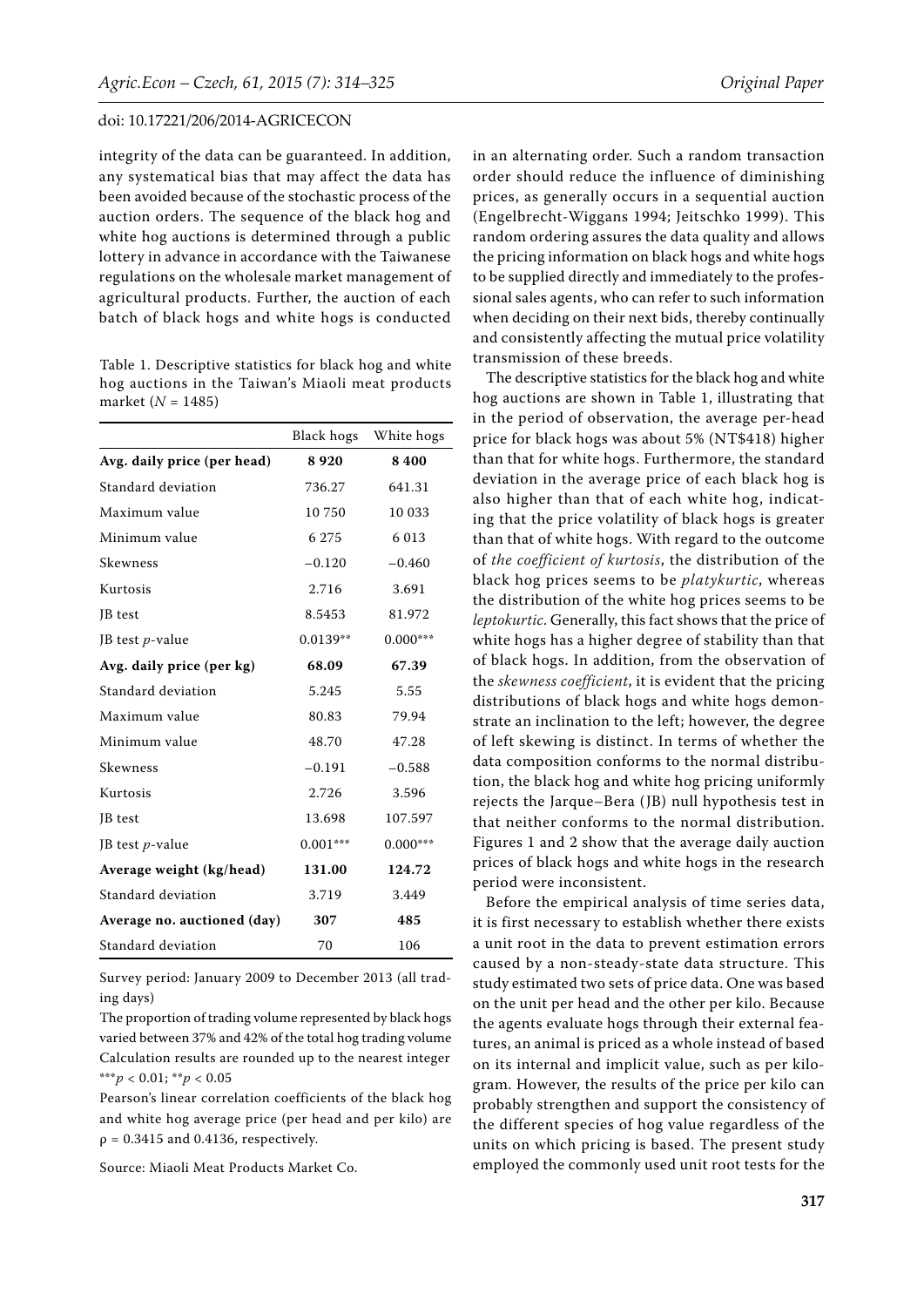

Figure 1. Average daily auction prices per head of black hogs during the study period (2009–2013)

time series data analysis – the Augmented Dickey-Fuller (ADF) test, the Phillips-Person (PP) test, and the Kwiatkowski-Phillips-Schmidt-Shin (KPSS) test – to conduct the stationary state testing. The KPSS, ADF, and PP tests have complementary characteristics and can strengthen the conclusions of the ordinary unit root tests in an exposition (Kwiatkowski et al. 1992). The results of the tests are shown in Table 2. None of the variable original time series data has a unit root, and all can be econometrically regarded as a stationary state sequence.

Next, the study tested the effect of ARCH to verify whether it was applicable to the model selected. The test results for the ARCH effect are shown in Table 3.The price sequence data for all black hogs and white hogs were subject to the ARCH effect. Additionally, the study used the Q-Stat to inspect each price sequence and its respective lag period number's self-related phenomena. Similarly, it also inspected each price square sequence and its respective lag period number's heterogeneous variation. When the number of lag periods was set at 10, the

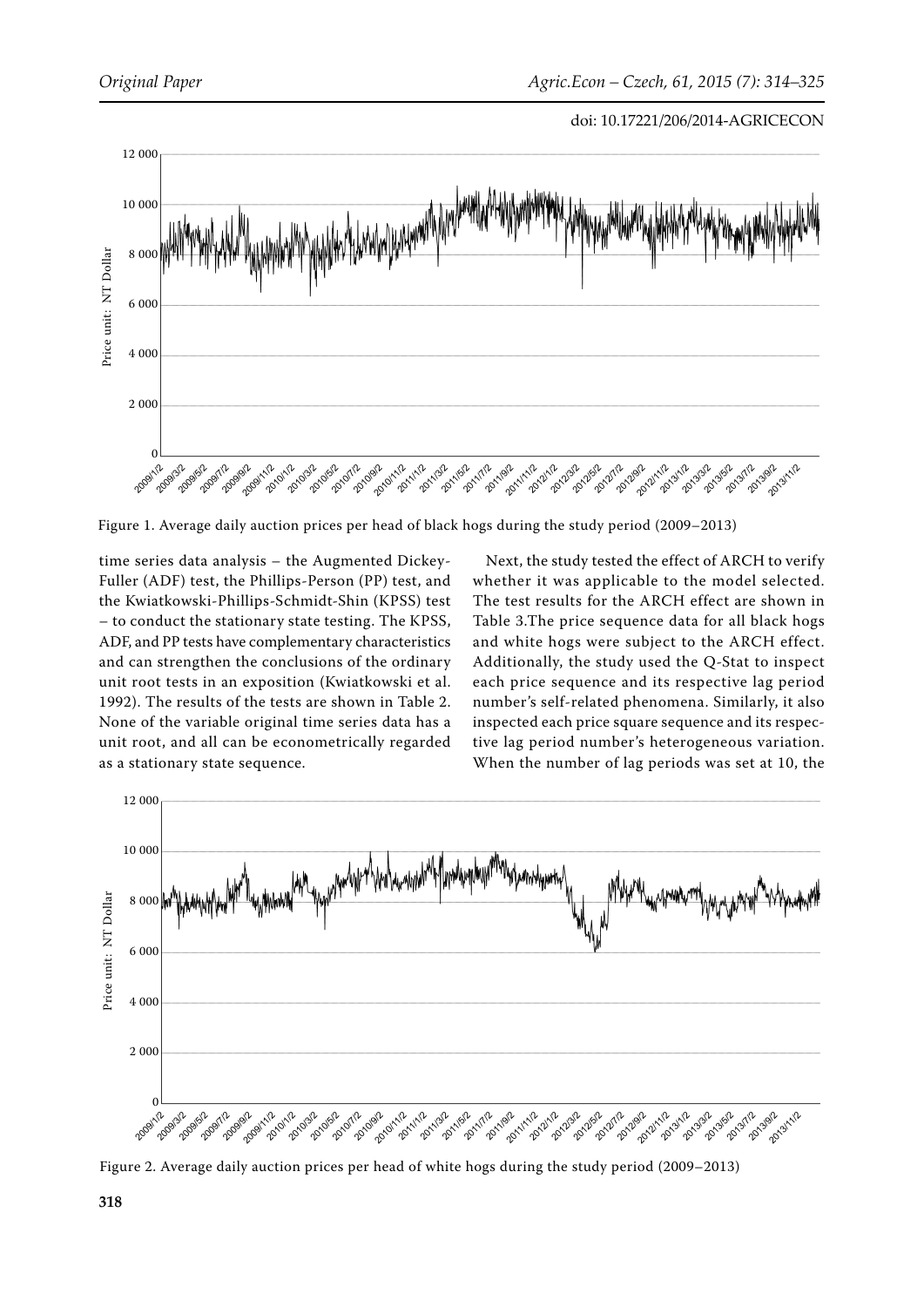| Variable         | ADF test   | PP test      | KPSS test |
|------------------|------------|--------------|-----------|
| B_avg_price      | $-3.102**$ | $-18.915***$ | 2.815     |
| W_avg_price      | $-2.938**$ | $-8.890***$  | 0.586     |
| B_avg_price_kilo | $-3.376**$ | $-17.373***$ | 2.645     |
| W_avg_price_kilo | $-2.734*$  | $-4.286***$  | 0.570     |

The model features an intercept term and an unconfirmed trend

Newey-West bandwidth criteria were used to select the number of lags in each period for the PP and KPSS tests The null hypothesis  $(H_0)$  for the KPSS test is that the variable is stationary

\*\*\*  $p < 0.01$ ; \*\*  $p < 0.05$ ; \*  $p < 0.1$ 

Table 3. Test results for the ARCH effect for the average daily prices of black hogs and white hogs

| Variable         | <i>F</i> -statistic | <i>p</i> -value |
|------------------|---------------------|-----------------|
| B_avg_price      | 9.5824              | $0.0000***$     |
| W_avg_price      | 25.3499             | $0.0000***$     |
| B_avg_price_kilo | 45.2173             | $0.0000***$     |
| W_avg_price_kilo | 45.8998             | $0.0000***$     |

The ARCH-LM test was adopted as the test procedure The number of lag periods was set at 5 during the test The *F*-statistic null hypothesis was the residual has no ARCH effect

\*\*\* *p* < 0.01; \*\* *p* < 0.05; \* *p* < 0.1

Q statistical test results revealed that the autocorrelation and heterogeneous variation in every price sequence were statistically significant. Based on the characteristic results of the analysis data, the study selected the multivariable GARCH model.

## **METHODOLOGY**

This study adopted the multivariable GARCH model to construct the properties of the black hog and white hog price volatility and its interaction characteristics in order to determine the possible existence of co-integration. By comparing the GARCH model adopted in this study with the ARCH models, we find that the conditional variance in the former is affected by its own preceding period, which is more in line with the hypothesis of the actual market volatility. The GARCH model also surpasses the ARCH model in terms of simplicity (Li et al. 2011). In addition, by setting a covariance, the multivariate GARCH model can more clearly demonstrate an inferred co-integrated correlation between two probably related market prices than can the univariate GARCH model.

The multivariate GARCH model used in this study is presented next. First, the explained variables in the mean equation were separated into the average daily auction price of each black hog ( $P_{B,T}$ ) and each white hog  $(P_{wT})$ . The AIC test is typically used to determine the GARCH (*p*,*q*) process. Nonetheless, most empirical studies of agricultural products (Rezitis and Stavropoulos 2012) generally consider a single lag period to be sufficient. Hence, for concision, the study design was based on a model with two variables: the GARCH (1,1). Since these two types of commodities (they can also be treated as two markets) are possible substitutes for each other, the auction prices may be interactive and interdependent. The study thus hypothesizes a model based on the structure of VAR(1) simultaneous equations; therefore, in addition to the respective preceding period auction prices  $(P_{wT} - 1)$ and  $P_{B,T}$  – 1) acting as self-explanatory variables, they also become explanatory variables for each other's mean equations. The model structures are shown in equations (1) and (2):

$$
P_{B,t} = \mu_B + \alpha_{BB} P_{B,t-1} + \alpha_{BW} P_{w,t-1} + \varepsilon_{B,t} \tag{1}
$$

$$
P_{w,t} = \mu_w + \alpha_{ww} P_{w,t-1} + \alpha_{WB} P_{B,t-1} + \varepsilon_{w,t}
$$
 (2)

The multivariate GARCH model requires establishing a covariance equation. Several options are commonly used for estimating the conditional covariance matrix, with the flexibility of variability and parsimony of the model often the main considerations for selection (Bauwens et al. 2006). After comparing the estimation of the conditional covariance matrix using the diagonal VECH, BEKK, and CCC (constant conditional correlation) models, this study targeted the BEKK as its primary model and the estimation method for the multivariate GARCH owing to its simplicity (Engle and Kroner 1995). The key characteristic of this model is that it enables the conditional covariance matrix  $\Omega_t$  (refer to Equation 4) to comply with *t* the positive definite requirements while effectively meeting the simplicity requirements of reducing the number of parameters. The matrix form of the BEKK model conditional covariance equation is

$$
VECH(H_t) = CC' + \beta U_{t-1}U'_{t-1}\beta' + gH_{t-1}g'
$$
 (3)

**319**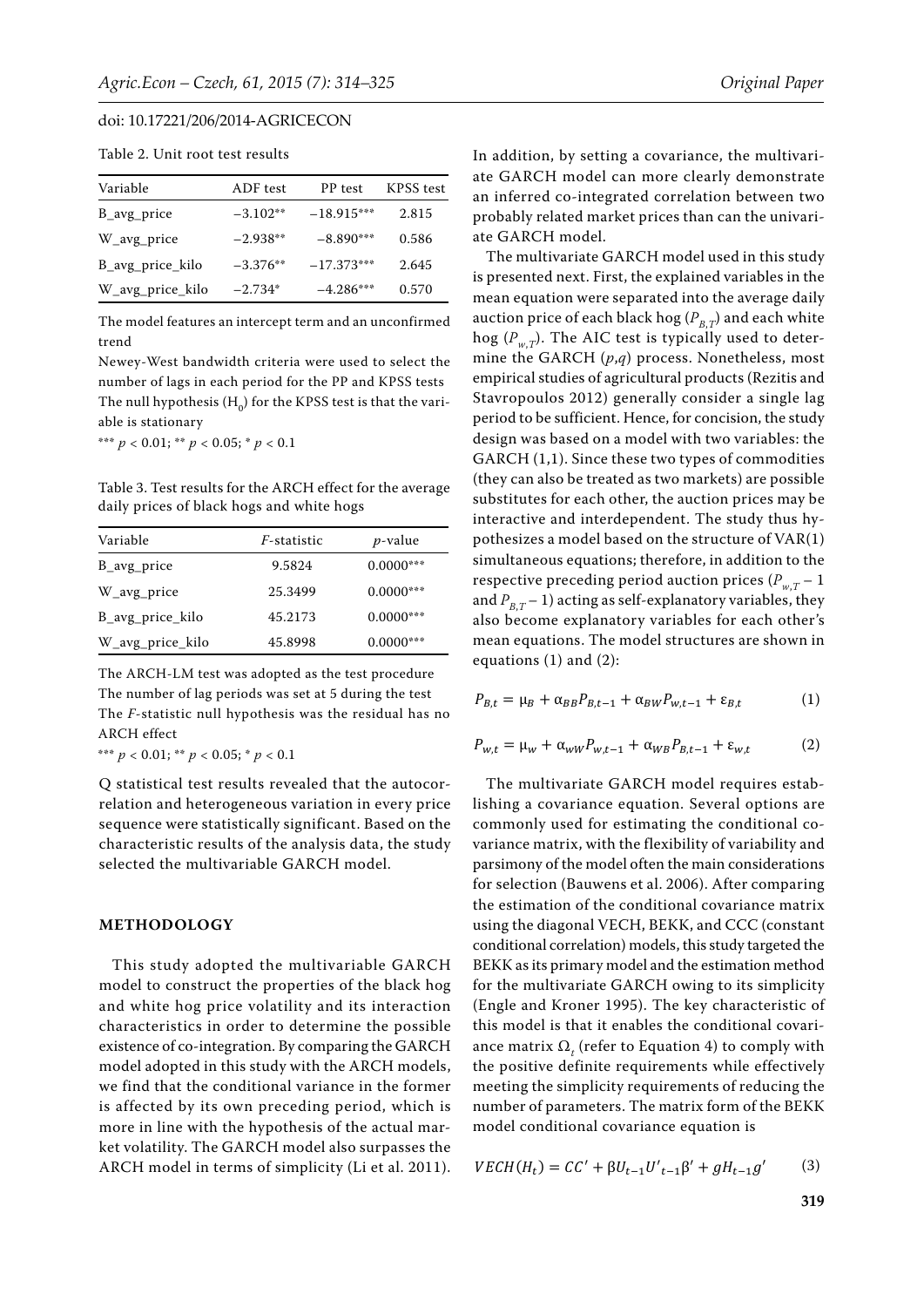$$
\Omega_t = \begin{bmatrix} \sigma_{BB,t} & \sigma_{BW,t} \\ \sigma_{WB,t} & \sigma_{WW,t} \end{bmatrix} \tag{4}
$$

Engle (2002) also develops a more advanced multivariate GARCH model that allows the time-varying conditional correlation. This type of GARCH model is called the dynamic conditional correlation (DCC)- GARCH. The conditional covariance matrix with time-varying conditional correlation in Equation 4 is thus revised to Equation 5:

$$
\Omega_{t} = \begin{bmatrix} \sigma_{B,t}^{2} & \rho_{BW} \sqrt{\sigma_{B,t}^{2} \sigma_{W,t}^{2}} \\ \rho_{WB} \sqrt{\sigma_{W,t}^{2} \sigma_{B,t}^{2}} & \sigma_{W,t}^{2} \end{bmatrix}
$$
(5)

The construction of the variance equations in the DCC-GARCH(1,1) process runs as follows:

$$
h_{BB,t} = \alpha_{B0} + \alpha_{BB} \varepsilon_{B,t-1}^2 + \beta_{BB} h_{BB,t-1} \tag{6}
$$

 $h_{WW,t} = \alpha_{W0} + \alpha_{WW} \varepsilon_{W,t-1}^2 + \beta_{WW} h_{WW,t-1}$  (7)

If white and black hogs are heterogeneous, not only will the estimated results of the coefficients in variance equations be significantly larger than 0, but the structures of the unexpected shocks and the interpretable volatility among black and white hogs will also be inconsistent. The disparity of price volatility between white and black hogs indicates that the demands for these products are uniform.

## **RESULTS**

By using the estimation procedures of the ARCH maximum likelihood method, the estimation results based on the BEKK model's mean equation and variation–covariation equation coefficients can be derived (Table 4).

Although the coefficients  $(R^2)$  are reasonably accept-<br>le thore is a sonsiderable difference between those able, there is a considerable difference between those for black hogs and those for white hogs. The prices (including both black hog and white hog prices) from

|                     |            |                    | Black hogs $(i = B)$  |            | White hogs $(i = W)$ |                       |            |
|---------------------|------------|--------------------|-----------------------|------------|----------------------|-----------------------|------------|
| Coefficient         |            | estimated<br>value | standard<br>deviation | $p$ -value | estimated<br>value   | standard<br>deviation | $p$ -value |
| $\alpha_i$          |            | 1956.100           | 198.985               | $0.000**$  | 739.706              | 111.709               | $0.000**$  |
| $\alpha_{iB}$       |            | 0.728              | 0.021                 | $0.000**$  | 0.012                | 0.010                 | 0.2536     |
| $\alpha_{iW}$       |            | 0.056              | 0.021                 | $0.008***$ | 0.900                | 0.012                 | $0.000***$ |
| Variance equation   |            |                    |                       |            |                      |                       |            |
| $M_i$               |            | 25 3326.7          | 24 512.4              | $0.000**$  | 46 577.6             | 11 800.8              | $0.000**$  |
| $\beta_{BB}$        |            | 0.062              | 0.047                 | $0.000***$ |                      |                       |            |
| $\beta_{WW}$        |            |                    |                       |            | 0.152                | 0.043                 | $0.000**$  |
| $g_{_{BB}}$         |            | 0.008              | 0.446                 | 0.839      |                      |                       |            |
| $g_{WW}$            |            |                    |                       |            | 0.352                | 0.114                 | $0.000**$  |
| Covariance equation |            |                    |                       |            |                      |                       |            |
| $M_{\rm BW}$        | 33 776.081 |                    |                       |            |                      |                       |            |
| $\beta_{BW}$        | 0.097      |                    |                       |            |                      |                       |            |
| $g_{BW}$            | 0.054      |                    |                       |            |                      |                       |            |

Table 4. Coefficient estimation results using the mean equation and variance equation: price per head of live hogs

\*\* *p* < 0.01; \* *p* < 0.05

Black hogs:  $R^2 = 0.4909(\bar{R}^2 = 0.4902)$ ; white hogs:  $R^2 = 0.7652(\bar{R}^2 = 0.7649)$ 

Convergence achieved after 419 iterations under the error term is the assumption of the Student's distribution; convergence not achieved after 500 iterations under the error term is the assumption of the normal distribution. Therefore, the latter situation is not reported. This result indirectly supports that of Onour and Sergi (2011), who report that the normal distribution assumption is not always the priority for the empirical studies of the price volatility of food commodities Autocorrelation test is not valid with lagged endogenous variables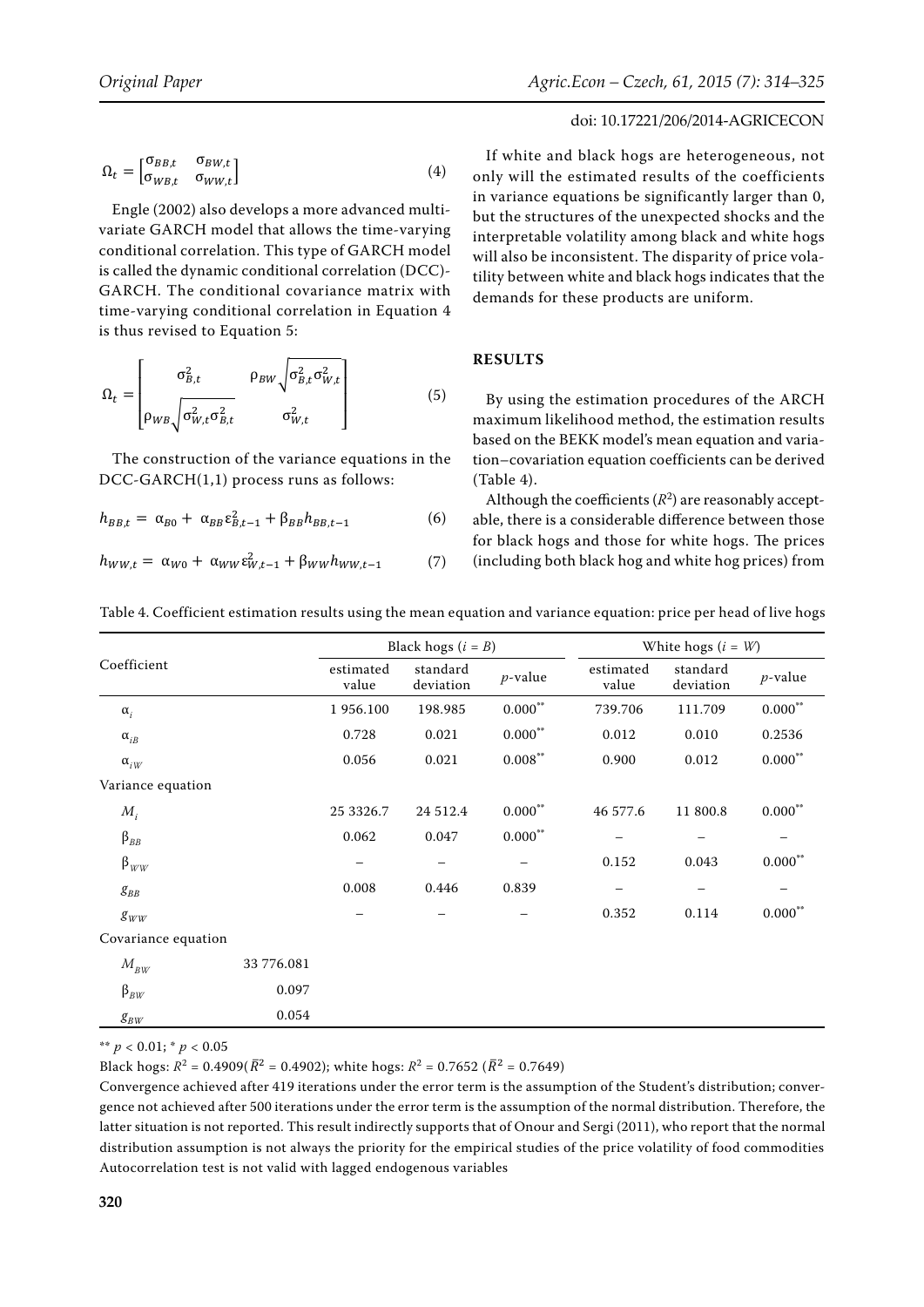the previous period explain approximately 54% of the black hog prices in the current period, while those from the previous period explain more than 77% of the white hog prices in the current period. The range is 23%. These disparities imply that  $(1)$  the unobservable non-price factors have a comparatively significant impact on the black hog prices relative to the white hog prices and (2) the prices of white hogs are easier to predict from the prices in the previous period. This result indicates that the stability of demand and supply of white hogs is higher than that for black hogs.

The estimation results of the variance equation meet the criteria, too. The variance equation consists of two explanatory variables: the unexpected shocks and the interpretable volatility. An inspection of the suitability of the conditional covariance equations of black hogs and white hogs revealed that the values of all coefficients are greater than zero and conform to the results of their respective equations in which, apart from the constant terms, the sums of all coefficients ( $β_{BB} + g_{BB}$  and  $β_{WW} + g_{WW}$ ) are less than one.<br>In addition, the changes that reflect the variances all In addition, the changes that reflect the variances all present a stable state; in other words, with the passage of the estimation time, the estimated conditional covariance value converges toward the long-term average value of the variance. This result implies that the long-term stability of price volatility sustains.

Based on the econometrical results, in terms of the respective time series price correlations, we first find that the number of lag periods for the black hog prices has a significant effect on the prices of black hogs in the current period. Likewise, the white hog prices from the previous day also explain the same day's white hog prices. In short, hog prices in the previous auction (normally on the previous day) significantly influence the auction prices of hogs in the current period. In addition, in terms of the correlation between the prices of black hogs and white hogs, the coefficient  $\alpha_{BW}$  is a positive value with statistically significant activation outcomes. This statistically significant estimation outcomes. This finding suggests that the per-head price of white hogs during the previous period positively affects the perhead price of black hogs in the current period (i.e., it raises the price of black hogs). On the contrary, the value of the coefficient  $\alpha_{WB}$  indicates no statistical<br>significance implying that the quotion price for black significance, implying that the auction price for black hogs in the previous period has a limited influence on the price of white hogs in the current period (i.e., no such significant uplifting effect). Hence, the price influence between these two breeds is asymmetric: only white hogs are able to exert a unilateral effect

on black hogs. This result clearly indicates that the sales agents treat the two breeds of hog differently based on their bidding behaviours. Accordingly, the customers are also highly likely to have heterogeneous preferences toward these two breeds of hog.

The study further analyzed the correlation between the price volatility of white hogs and black hogs (i.e., the spillover effect). In particular, there is presumably a great opportunity to generate an immediate price parity effect between the two hog breeds on the same day and in the same auction location. If black hogs and white hogs are classified as homogeneous (heterogeneous) commodities, the price volatility between them will tend to converge or synchronize (be non-identical).

By comparing the magnitude of the individual coefficients, we find that the proportion of the interpretable price volatility of white hogs ( $g_{WW}$  = 0.352) is greater than the proportions that cannot be explained  $(\beta_{WW} = 0.152)$ . The price volatility of black hogs shows<br>the exact eppecite trands the effect of unexpected the exact opposite trend: the effect of unexpected shocks ( $\beta_{BB} = 0.062$ ) on the price volatility is greater<br>than the interpretable volatility ( $\sigma = 0.008$ ). This than the interpretable volatility ( $g_{BB} = 0.008$ ). This result indicates a significant difference in the relative importance and intensity of factors that influence the price volatility of black hogs and white hogs. Most unexpected shock elements arise from the changes in demand, whereas the important factors affecting the stability of auction prices, which are classed as interpretable volatility elements, arise from the quantity of the hog supply, while the changes in the quantity of supply are mainly influenced by the hog farmers' willingness to raise hogs. One of the most important factors affecting the hog farmers' willingness to raise hogs are the changes in production costs, with feed costs having the greatest proportion. The most important ingredients for the hog feed are corn and soybean dregs, which account for 60% to 70% of the hog production costs. Therefore, as their prices fluctuate in the international markets, the costs of hog production in Taiwan change accordingly (Saengwong et al. 2011).

Feed costs for black hogs show distinct differences compared with those for white hogs. As black hogs can tolerate coarse feed, their main source of food is essentially the kitchen waste in Taiwan; therefore, their feed costs are relatively stable and do not fluctuate with changes in the price of the imported feed. Moreover, the black hog and white hog breeders are of sharply distinct communities: there is no practice of alternating poly-culture or switching at will. One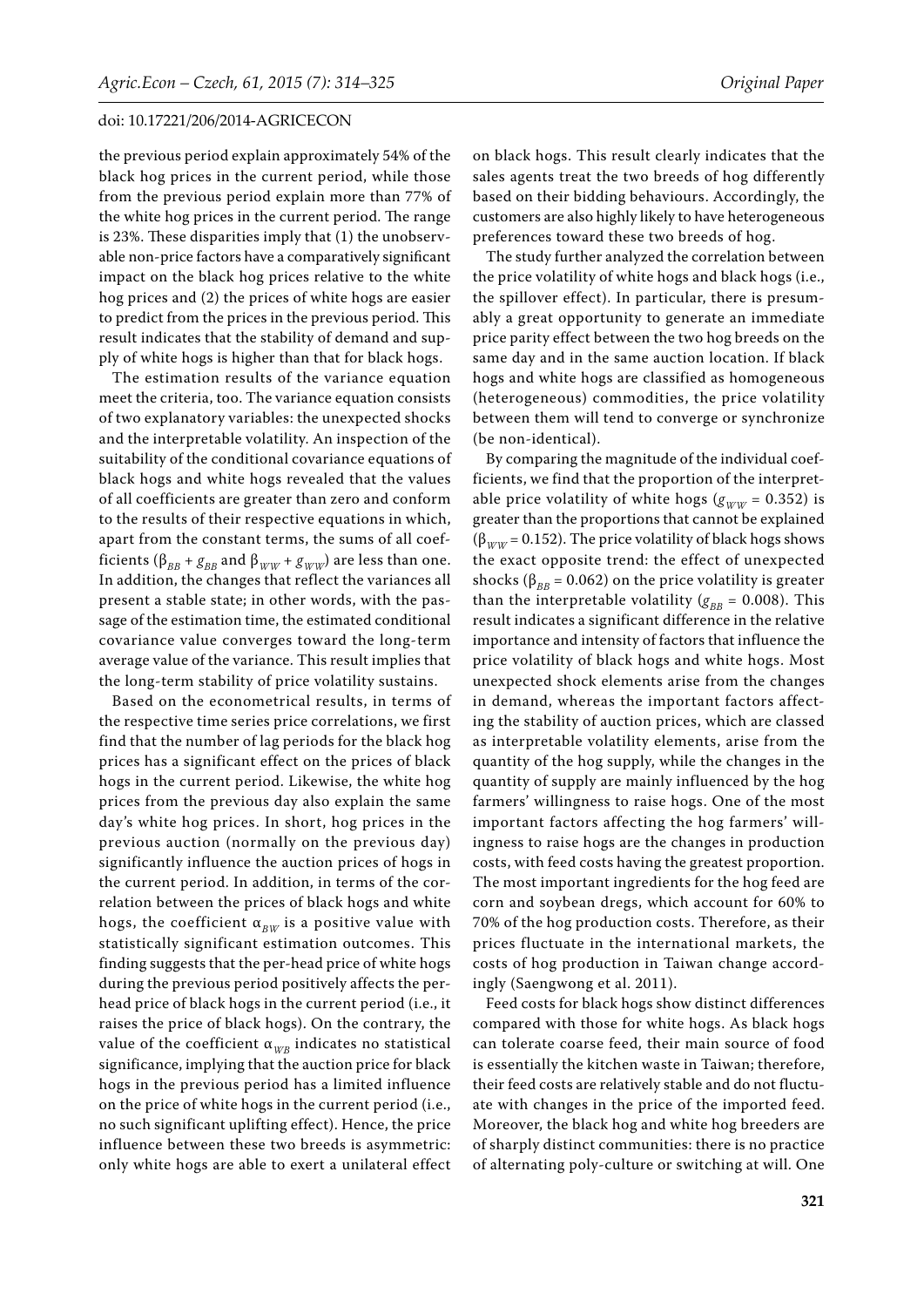possible explanation is that the growth performance of these two breeds is fundamentally different. In addition, there are notable differences in the scale of the black hog and white hog rearing, again meaning that changes in the hog farmers' willingness to raise hogs are different. Differences in the substance of the variance equations pertaining to black hogs and white hogs can also therefore be substantiated.

Further, when comparing the post-summation magnitude of the coefficient of the variable equations for black hogs and white hogs, we find that the value of the former  $(β_{BB} + g_{BB})$  is 0.103, while that of the latter  $(β_{BB} + g_{BB})$  is 0.593. Aside from indicating a latter ( $\beta_{WW}$  +  $g_{WW}$ ) is 0.593. Aside from indicating a<br>significant difference between the shock coefficients significant difference between the shock coefficients of black hogs and white hogs, this fivefold increase also reveals that shocks have a relatively great influence on the volatility, implying that the response period for the short-term price volatility for white hogs is longer. This result shows that experimentally verifying the notion of the hog farmers' willingness to raise hogs is also possible.

Since live hogs instead of carcasses are used for auctions, the professional sales agents generally conduct bidding by assessing each hog's external attributes such as the body shape (degree of fatness), the degree of activity (state of health), and the size (weight). Likewise, they may even refer to the background information on the supplier in order to reduce the impact of the meat quality traits such as the body fat ratio on prices and to use weight (quantity) as the principal consideration. To gain a greater understanding of black hog and white hog price differences, the weight of each batch of hogs is therefore converted into a per-kilo unit price. Once again, the exact procedure is based on the BEKK model within the multivariate GARCH model. The estimation results are shown in Table 5 as an auxiliary and supportive explanation of the above-mentioned result.

The estimation results in Table 5 are comparable with those based on the average price per-head of black hogs and white hogs in terms of the coefficient significance. Therefore, apart from any mitigating errors caused by different attributes such as the possible differences in the body type and size of black hogs and white hogs, the aforementioned results are confirmed: the auction prices of both black hogs and white hogs are affected by their respective auction prices in the preceding period. Specifically, the price of black hogs is significantly affected by the price of white hogs in the preceding period, whereas the price of white hogs is not affected by the price of black hogs in the preceding period.

Further, the characteristics of the price volatility between black hogs and white hogs are inconsistent.

|                             | Black hogs $(i = B)$     |                       |            |                    | White hogs $(i = W)$  |                       |  |
|-----------------------------|--------------------------|-----------------------|------------|--------------------|-----------------------|-----------------------|--|
| Coefficient                 | estimated<br>value       | standard<br>deviation | $p$ -value | estimated<br>value | standard<br>deviation | $p$ -value            |  |
| $\mu_i$                     | 7.495                    | 1.025                 | $0.000***$ | 2.373              | 0.530                 | $0.000***$            |  |
| $\alpha_{iB}$               | 0.851                    | 0.015                 | $0.000***$ | 0.000 <sup>a</sup> | 0.007                 | 0.972                 |  |
| $\alpha_{iW}$               | 0.040                    | 0.015                 | $0.006***$ | 0.965              | 0.007                 | $0.000$ <sup>**</sup> |  |
| Variance equation           |                          |                       |            |                    |                       |                       |  |
| $M_i$                       | 0.724                    | 0.226                 | $0.001***$ | 0.664              | 0.129                 | $0.000^{**}$          |  |
| $\beta_{BB}$                | 0.061                    | 0.031                 | $0.000**$  |                    |                       |                       |  |
| $\beta_{WW}$                | $\qquad \qquad$          |                       |            | 0.158              | 0.037                 | $0.000**$             |  |
| $g_{\scriptscriptstyle BB}$ | 0.859                    | 0.018                 | $0.000**$  | -                  |                       |                       |  |
| $g_{WW}$                    | $\overline{\phantom{m}}$ |                       |            | 0.581              | 0.042                 | $0.000**$             |  |
| $M_{\rm BW}$                | 0.375                    |                       |            |                    |                       |                       |  |
| $\beta_{BW}$                | 0.098                    |                       |            |                    |                       |                       |  |
| $g_{\scriptscriptstyle BW}$ | 0.707                    |                       |            |                    |                       |                       |  |

Table 5. Coefficient estimation results for the mean equation and variance equation: per-kg price

\*\*\* *p* < 0.01; \*\* *p* < 0.05; \* *p* < 0.1, <sup>a</sup> estimation value is 0.000254

Black hogs:  $R^2 = 0.546$  ( $\bar{R}^2 = 0.545$ ); white hogs:  $R^2 = 0.905$  ( $\bar{R}^2 = 0.905$ )

Convergence achieved after 25 and 12 iterations under the assumptions of normal and Student's distributions, respectively Autocorrelation test is not valid with the lagged endogenous variables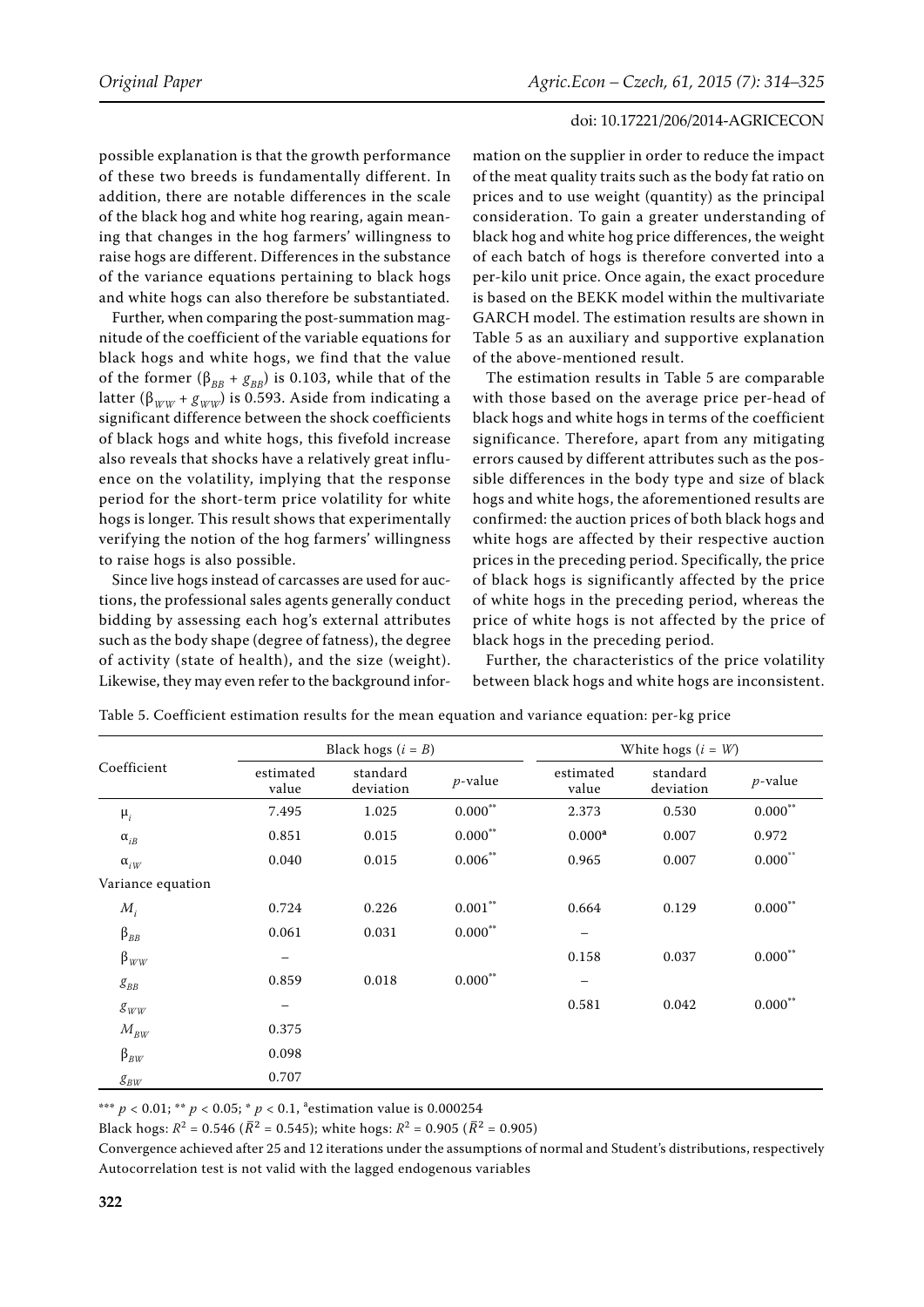The mechanism of the Taiwan's hog auction market adopts the "auction first, slaughter later" approach instead of the "slaughter before auction" method. Under such a method, the internal features that are unobservable before slaughter, such as the pork's fatness or leanness, marbling, colour, and lustre, have no influence on the agreed price. Hence, the analysis result derived from data using each hog as a unit should have a reasonable reference value. Consequently, the study confirms that the hog bidders evaluate these two breeds differently.

Finally, this study reports the estimated CCC results through the constant conditional correlation model in the GARCH model. This coefficient is able to explain the correlation between black hog and white hog prices, and it is not affected by changes over time. The CCC value  $(\rho_{BW})$  for the average daily price per head of black hors and white hors calculated during head of black hogs and white hogs calculated during the entire observation period was 0.239; however, the CCC value for the average daily price per kg of black hogs and white hogs was 0.313. Both values indicate a relatively low correlation between the black hog and white hog price volatility that does not exceed 50%. Hence, the price volatility of black hogs and white hogs does not display a high degree of consistency or an opposite trend, which indirectly implies the lack of a distinctive substitutive or complementary relation between the two commodities at auction. In other words, black hogs and white hogs can be viewed as separate and distinct commodities for consumers. This finding is the key discovery of the present study.

## **DISCUSSION AND CONCLUSION**

This study assessed whether black hogs and white hogs should be viewed as heterogeneous commodities by analyzing the correlation between their prices as well as the characteristics and relation of their price volatility during a randomly sequenced auction. The presented analysis allows us to draw three major conclusions: (i) there is no prominent mutual uplifting effect between the prices of black hogs and white hogs; (ii) the relation between the price volatility of black hogs and white hogs is low; and (iii) the structures of their price volatility are significantly different. Based on these three conclusions, this study proposes that the statistical data on black hogs such as price and supply quantity should be collected and segmented separately from those for white hogs. This separa-

tion would allow the price volatility of and supply and demand trends in the market for black hogs to be presented more realistically, thereby reducing errors when forecasting the black hog prices. More importantly, since the study's salient feature is the employment of high frequency hog auction price data through public bidding by the professional sales agents, it is therefore easier to understand the changes in supply and demand arising from the changes in the transactions and prices of black hogs compared with white hogs.

The results of this study provide a certain reference value for the stakeholders that leverage the distinctions between different hog breeds as a means of promoting production and diversifying market demand for the meat quality. The specific methods proposed are twofold. First, the stakeholders should encourage local producers, especially the smaller ones, to search out hog breeds with distinguishing meat qualities that would enable the pork market to be segregated, thereby increasing the value and strengthening competition. Second, we should enlighten the stakeholders that may wish to focus on the genetic traits of hogs in order to develop diverse instead of homogeneous pork. Another purpose of this study was to confirm that both conserving the native livestock breeds and diversifying the animal genetic banks are feasible approaches in parallel to the promotion of commercialized products and economic value (Ruto et al. 2008; Tienhaara et al. 2013).

In terms of the policy implications, it is essential that the production and marketing units can control the production and sales of different breeds of hog more precisely and comprehensively. Taking Taiwan's black hogs and white hogs as an example, from the perspective of the characteristics of price volatility and price correlations, these two breeds possess distinct conditions and market segmentation possibilities. Therefore, to strengthen the competitiveness of the hog industry, one tangible strategy would be to ameliorate and diversify the sensory meat traits of pork that emphasize the market segmentation based on diverse foreign and indigenous hog breeds or even encourage greater crossbreeding.

### **REFERENCES**

Apergis N., Reztis A. (2003): Agricultural price volatility spillover effects: the case of Greece. European Review of Agricultural Economics, 30: 389–406.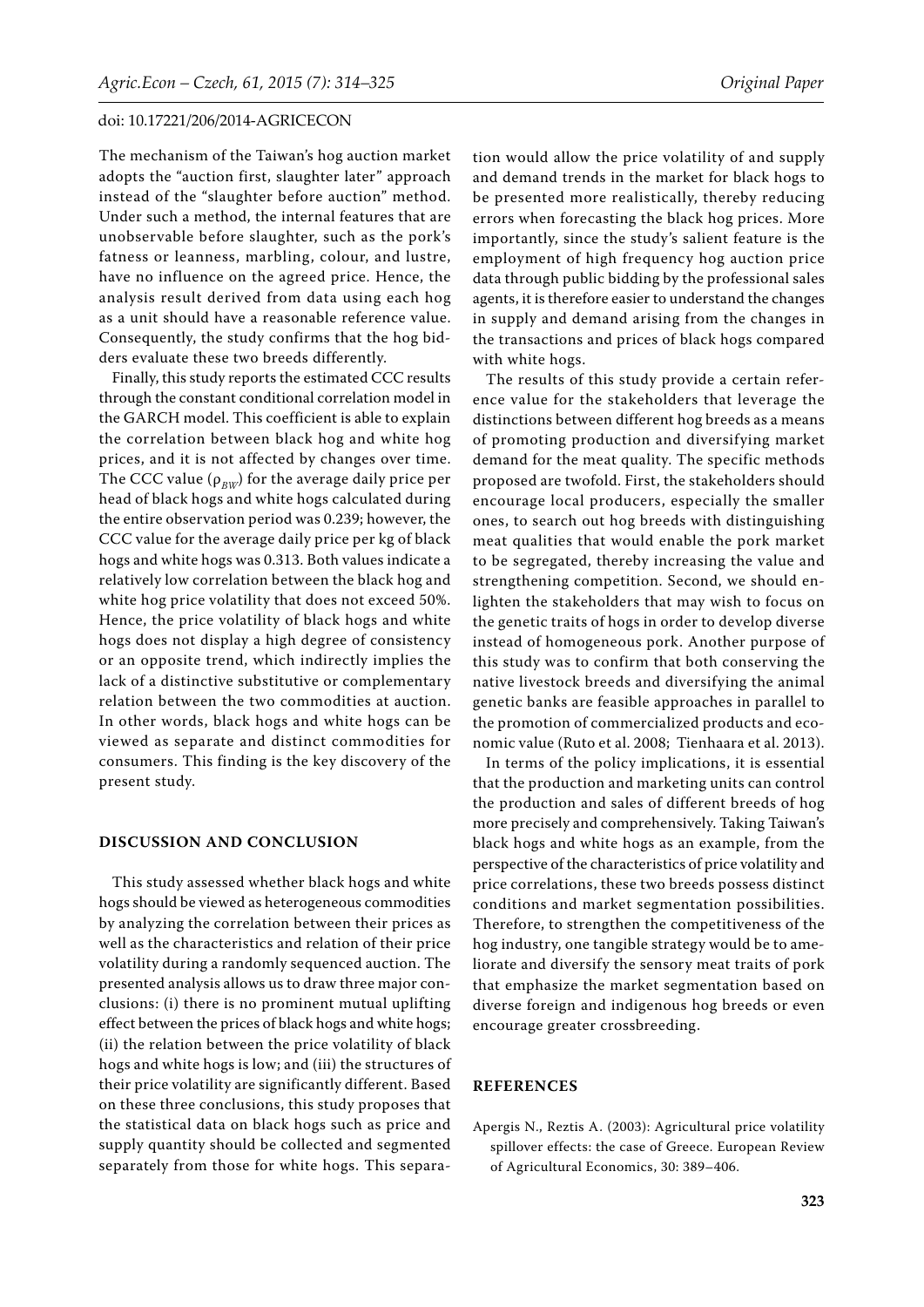- Aslam M.M. (2006): Are you selling the right colour? A cross-cultural review of colour as a marketing cue. Journal of Marketing Communications, 12: 15–30.
- Baltagi B., Griffin J.M., Xiong W. (2000): To pool or not to pool: homogeneous versus heterogeneous estimators applied to cigarette demand. The Review of Economics and Statistics, 82: 117–126.
- Bauwens L., Laurent S., Rombouts J.V.K. (2006): Multivariate GARCH models: a survey. Journal of Applied Econometrics, 21: 79–109.
- Buguk C., Hudson D., Hanson T. (2003): Price volatility spillover in agricultural markets: an examination of U.S. catfish markets. Journal of Agricultural and Resource Economics, 28: 86–99.
- Chang J.B., Lusk J.L., Norwood F.B. (2010): The price of happy hens: a hedonic analysis of retail egg prices. Journal of Agricultural and Resource Economics, 35: 406–423.
- Chung C., Briggeman B.C., Han S. (2012): Willingness-topay for beef quality attributes: a latent segmentation analysis of Korean grocery shoppers. Journal of Agricultural and Applied Economics, 44: 447–459.
- Coatney K.T., Shaffer S.L., Menkhaus D.J. (2012): Auction prices, market share, and a common agent. Journal of Economic Behavior & Organization, 81: 61–73.
- Engelbrecht-Wiggans R. (1994): Sequential auctions of stochastically equivalent objects. Economics Letters, 44: 87–90.
- Engle R.F., Kroner K.F. (1995): Multivariate simultaneous generalized ARCH. Econometric Theory, 11: 122–150.
- Engle R. (2002): Dynamic conditional correlation: a simple class of multivariate generalized autoregressive conditional heteroskedasticity models. Journal of Business & Economic Statistics, 20: 339–350.
- Gandemer G., Viau M., Caritez J.C., Legault C. (1992): Lipid composition of adipose tissue and muscle in pigs with an increasing proportion of Meishan genes. Meat Science, 32: 105–121.
- Haigh M.S., Bryant H.L. (2001): The effect of barge and ocean freight price volatility in international grain markets. Agricultural Economics, 25: 41–58.
- Holt M., Aradhyula S.V. (1990): Price risk in supply equations: an application of GARCH time-series models to the U.S. broiler market. Southern Economic Journal, 57: 230–242.
- Hu P.S. (2010, February 24). Miaoli pork: auctions of black hog in Taiwan. The United Daily News, Feb. 24, 2010: PP. B2 (in Chinese).
- Hudson D., Ethridge D., Segarra E. (1998): Incorrect price information for a heterogeneous commodity: a conceptual synthesis. Review of Agricultural Economics, 20: 365–376.
- Jeitschko T.D. (1999): Equilibrium price paths in sequential auctions with stochastic supply. Economics Letters, 64: 67–72.
- Kwiatkowski D.P., Phillips C.B., Schmidt P., Shin Y. (1992): Testing the null hypothesis of stationarity against the alternative of a unit root: how sure are we that economic time series have a unit root? Journal of Econometrics, 54: 159–178.
- Latorre M.A., Pomar C., Faucitano L., Gariepy C., Methot S. (2008): The relationship within and between production performance and meat quality characteristics in pigs from three different genetic lines. Livestock Science, 115: 258–267.
- Li H., Majerowska E. (2008): Testing stock market linkages for Poland and Hungary: a multivariate GARCH approach. Research in International Business and Finance, 22: 247–266.
- Li H., Hsiao C., Hsieh C. (2011): Econometrics. Tung Hua Book Co, Taipei.
- Lü H. (2010a): An analysis of factors and correlation tests affecting traditional market consumer purchases of black hog pork. Bank of Taiwan Quarterly, 61: 137–159.
- Lü H. (2010b): The influence of the supermarket on consumer purchase of pork – an analysis of factors and correlation tests. Bank of Taiwan Quarterly, 61: 130–154.
- Melton B.E., Huffman W.E., Shogren J.F. (1996a): Economic values of pork attributes: hedonic price analysis of experimental auction data. Review of Agricultural Economics, 18: 613–627.
- Melton B.E., Huffman W.E., Shogren J.F., Fox J.A. (1996b): Consumer preferences for fresh food items with multiple quality attributes: evidence from an experimental auction of pork chops. American Journal of Agricultural Economics, 78: 916–923.
- Mintert J., Blair J., Schroeder T., Brazle F. (1990): Analysis of factors affecting cow auction price differentials. Southern Journal of Agricultural Economics, 22: 23–30.
- Moskowitz H.R. (1995): Food quality: conceptual and sensory aspects. Food Quality and Preference, 6: 157–162.
- Natcher D., Weaver R. (1999): The transmission of price volatility in the beef market: a multivariate approach. In: American Agricultural Economics Association annual meetings, Nashville, TN, August 1999.
- National Animal Industry Foundation (2008): 2008 Taiwan Pig Production Statistics. Taipei, National Animal Industry Foundation.
- Ngapo T.M., Gariepy C. (2008): Factors affecting the eating quality of pork. Critical Reviews in Food Science and Nutrition, 48: 599–633.